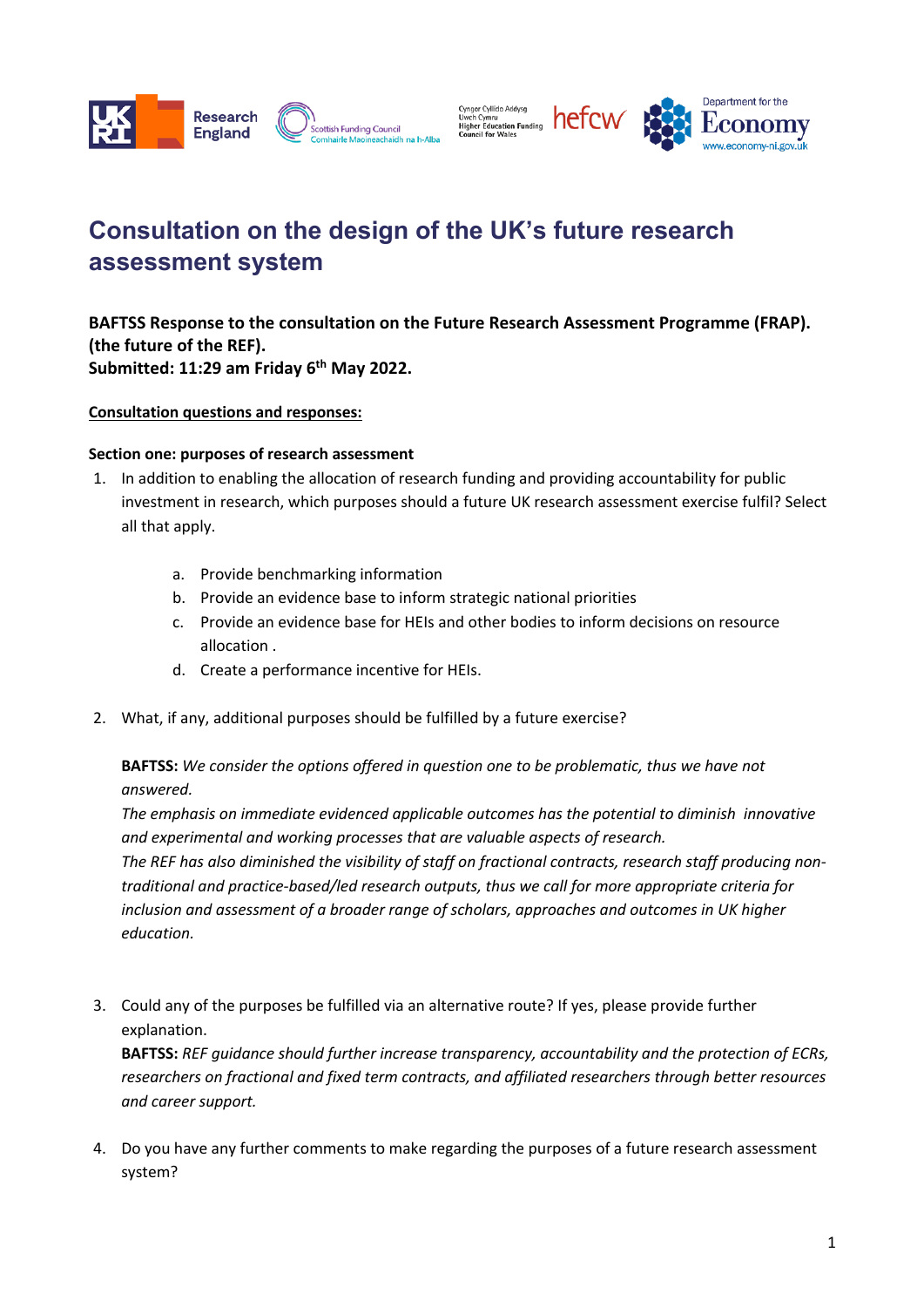*A future research assessment system should be designed to increase clarity and guidance on creative practice research and parity between tangible and intangible outputs.*

# **Section two: setting priorities**

- 5. To what extent should the funding bodies be guided by the following considerations in developing the next assessment system? Please rank the considerations from 1 (most important) to 9 (least important)
	- a. Ability of the system to promote research with wider socio-economic impact. **4**
	- b. Comparability of assessment outcomes (across institutions, disciplines and/or assessment exercises) **1**
	- c. Ensuring that the bureaucratic burden of the system is proportionate **5**
	- **d.** Impact of the assessment system on local/regional development **6**
	- e. Impact of the system on research culture **2**
	- f. Impact of the system on the UK research system's international standing **3**
	- g. Maintaining continuity with REF 2021 **9**
	- h. Providing early confirmation of the assessment framework and guidance **8**
	- i. Robustness of assessment outcomes **7**
- 6. Relating to research culture, to what extent should the funding bodies be guided by the following considerations in developing the next assessment system? Please rank the considerations from 1 (most important) to 6 (least important)
	- a. Impact of the assessment system on research careers **2**
	- b. Impact of the assessment system on equality, diversity and inclusion: **1**
	- c. Ability of the assessment system to promote collaboration (across institutions, sectors and/or nations) **5**
	- d. Impact of the system on inter- and transdisciplinary research **4**
	- e. Impact of the system on open research **3**
	- f. Impact of the system on research integrity **6**
- 7. What, if any, further considerations should influence the development of a future assessment system? Please set out the considerations and indicate where they should be located in the list of priorities.

**BAFTSS:** *The options given for question 6 are not indicative of serious understanding or recognition of circumstances in which researchers on fixed term and fractional contracts work. For example, the costs associated with 'Open Research' (e.g. the costs of open access agreements and licenses to support the inclusion of illustrations in research publications) have a financial cost that is incurred directly by researchers on fractional, fixed-term contracts and affiliated/ visiting researchers. Prohibitive publication costs impact on the metrics of research publications (e.g. H-index and other citation trackers) and the content (e.g. limited illustrations, colour printing incurring higher costs affects scholars publishing on the history of colour film etc) of research publications.* 

*The immense value of Early Career, Visiting and Affiliated Researchers on precarious contracts should be recognized as an integral part of the academic community and all HEIs. The REF as it is makes this aspect of the academic community invisible, failing to capture key contributors to vital research environments. Institutional support and access to funding is vital for researchers working in these circumstances.*

*Thus points listed in question 7 as e and a are closely linked and should be ranked as second in terms of priority.*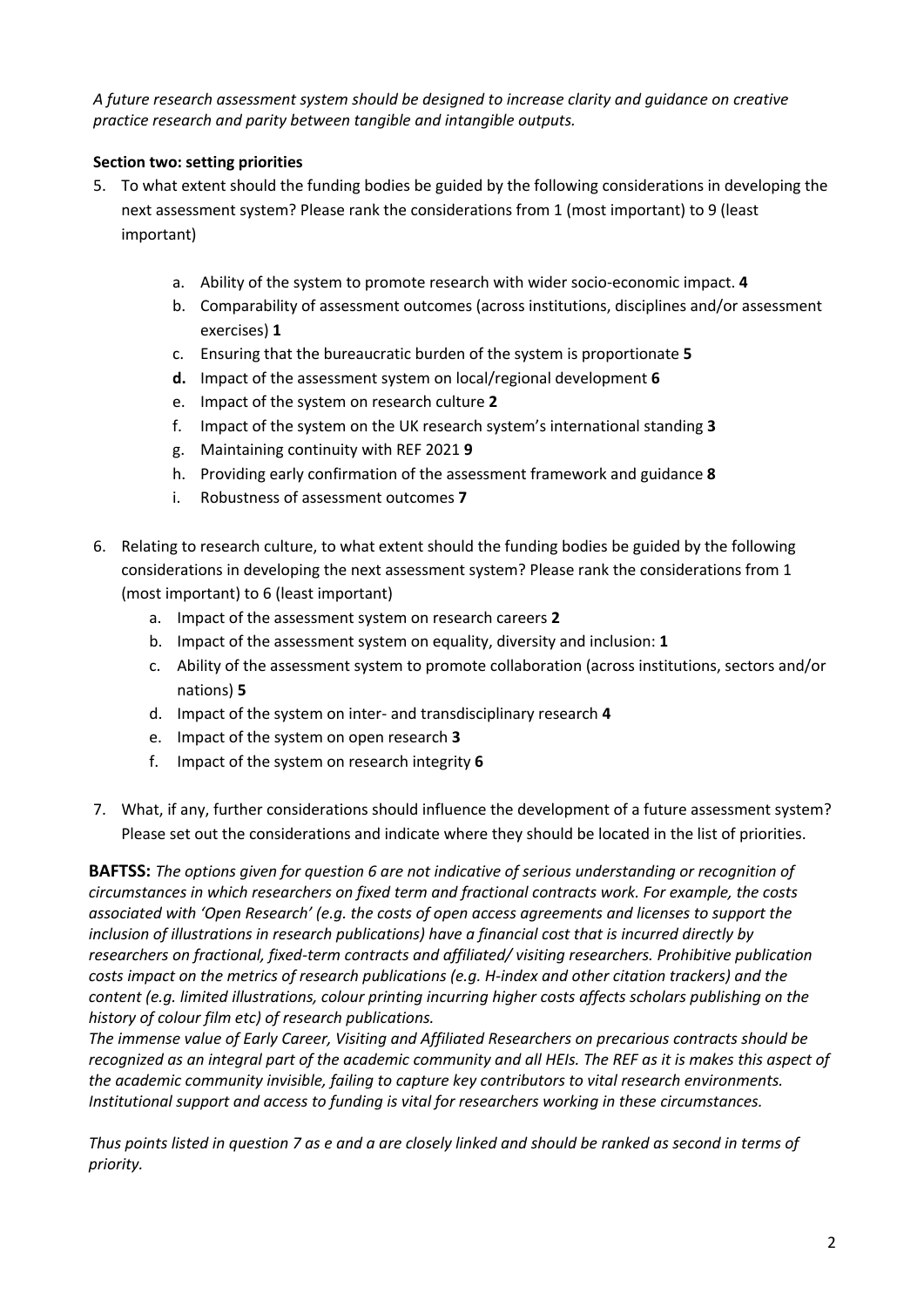*Criteria should make clear to HEIs that equality, diversity and inclusivity are integral to all aspects of their research cultures and environment.*

*The value of practice-led and practice-based research includes outputs that are intangible to immediate assessment criteria, yet evidenced through long-term measurement and qualitative assessment. These outputs are vital to the connections between society and culture. Practice -led research is an important body of work for the UK as evidenced by the monetary value that creative practice industries contribute to the GDP. For example, methodologies and working practices in creative critical thinking, innovation of the disciplines within this category fuel one of the largest contributions to UK GDP (£117.billion in 2018 equivalent to £306 million every day) and the sector growth is aprox. 7.4% year on year (5 times larger than growth across the UK Economy as a whole). (reference: Feb*

*2020 https://www.gov.uk/government/news/uks-creative-industries-contributes-almost-13-million-to-theuk-economy-every-hour).*

## 8. How can a future UK research assessment system best support a positive research culture?

**BAFTSS:** *We seek ways toward a research assessment framework that encourages research careers Future UK research assessment systems must work to improve equality, diversity and inclusivity and too engage as many staff as possible in research. We seek a system that recognizes research excellence across the diversity of research roles (e.g. precarious contracts that underpin the work of research funded projects) that constitute the research community and that addresses the implications of precarious employment on institutional support to develop grant applications and outputs.* 

*The assessment framework must also engage with the diverse research methodologies and outputs that are generated by interdisciplinary and transdisciplinary practices. For example, flexibility on UoAs might better connect with projects and outputs that combines academic researchers working with industry and museum and heritage sectors. The work that has been done to address this issue needs to continue.*

*This shift is vital to ensuring the growth of research culture, promoting innovation, enabling new understandings and critical reflections which enhance not just the research culture but its potential socioeconomic impact by embracing and applying new and exciting methods and methodologies, interdisciplinary valuable research. We consider it important to remove the silo effect of individual disciplines. We consider that there should greater clarity and recognition of the value of interdisciplinary and transdisciplinary research on more than one UoA.*

#### **Section three: identifying research excellence**

9. Which of the following elements should be recognized and rewarded as components of research excellence in a future assessment exercise?

(Multiple options: 'Should be heavily weighted' – 'Should be moderately weighted' – 'Should be weighted less heavily' – 'Should not be assessed' – 'Don't know')

- a. Research inputs (e.g. research income, internal investment in research and in researchers) **L**
- b. Research process (e.g. open research practices, collaboration, following high ethical standards) **M**
- c. Outputs (e.g. journal articles, monographs, patents, software, performances, exhibitions, datasets) **H**
- d. Academic impact (contribution to the wider academic community through e.g. journal editorship, mentoring, activities that move the discipline forward) **H**
- e. Engagement beyond academia **H**
- f. Societal and economic impact **M**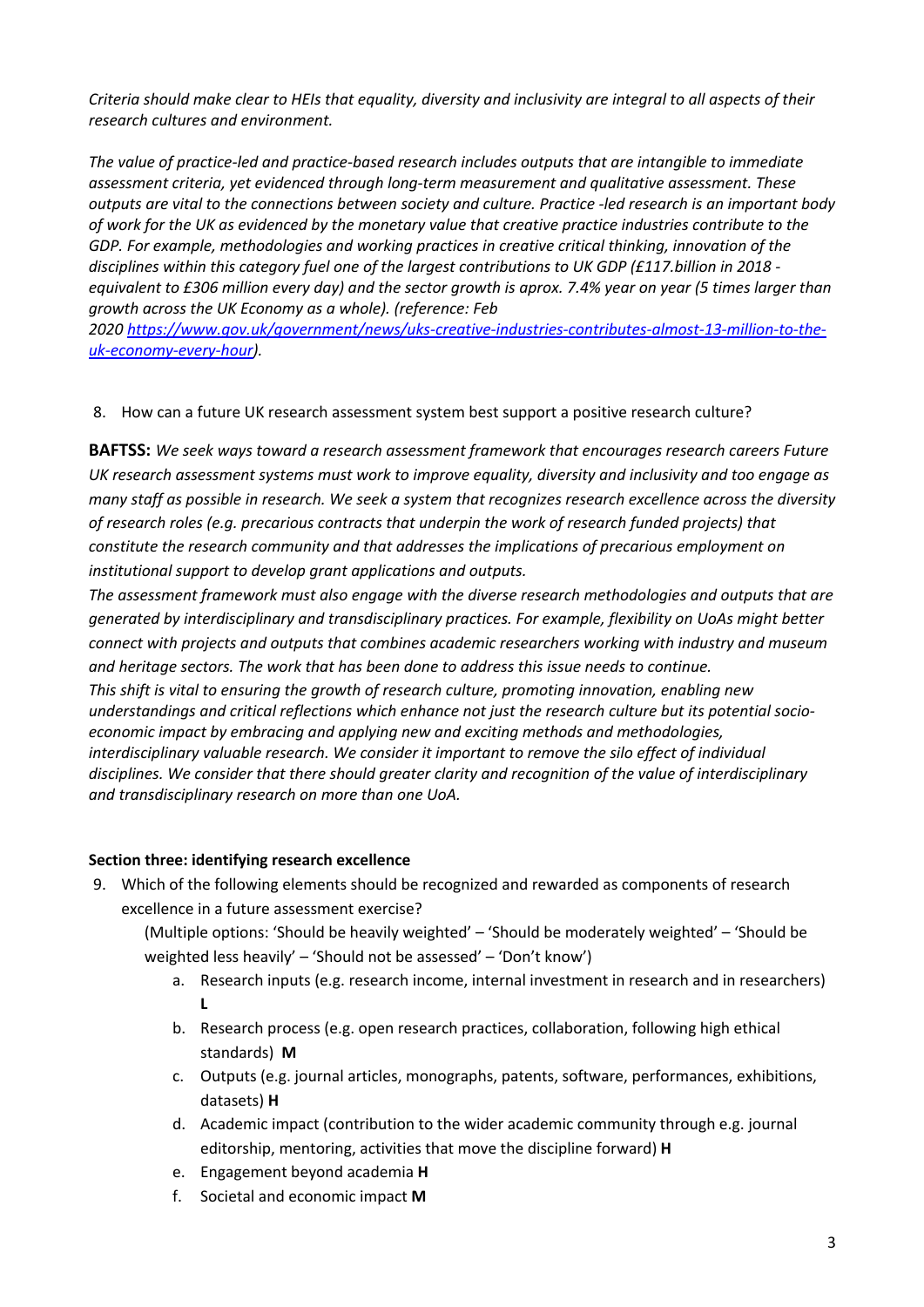# g. Other (please specify). *Innovative methods and practices*

10. Do you have any further comments to make regarding the components of research excellence?

**BAFTSS:** *We recognize the need to provide accountability for the use of public money. We believe that equality, diversity and inclusivity includes the need to recognize the challenges faced by Early Career Researchers, Mid-Career and Affiliated Researchers and teachers who work on fractional and fixed term contracts, the challenges they face, and the value that these members of the academic community bring to research environments.*

*For question 9: external income should be weighted less heavily, but internal investment (e.g. wage costs of research staff) by HEI should be weighted more heavily.*

*We believe that the REF should be reshaped to provide a more agile and less bureaucratic approach that recognises the exciting and innovative research. still provide accountability for the use of public money. Less immediate outcomes that are intangible to current assessment criteria are important in terms of public engagement and innovative methodologies. Evidence of accountability for the use of public money can be demonstrated by how research is communicated, and how the public engage with research by giving more weighting to engagement both in its tangible and intangible forms.* 

- 11. Are the current REF assessment criteria for outputs clear and appropriate? (Yes/No/Don't know) **Yes**
	- a. Originality **yes**
	- b. Significance **yes**
	- c. Rigour **yes**
- 12. Do you have any further comments to make regarding the criteria for assessing outputs? **BAFTSS:** *The criteria for assessing outputs need to focus on the granular aspects -the specificities of research and practice based methodologies – in each discipline in relation to each UoA narrative rather than overarching institutional statements that prioritize select areas of research and existing definitions of 'output.'*
- 13. Are the current REF assessment criteria for impact clear and appropriate? (Yes/No/Don't know) No
	- a. Reach **No**
	- b. Significance **Yes**
- 14. Do you have any further comments to make regarding the criteria for assessing impact?

*Impact narratives that are currently organized around a central piece of research also incentivize the prioritization of a single or select group of academics whilst reducing the visibility of precariously employed researchers who contribute significant levels of public engagement work. This work provides opportunities for measuring the impact of research in the humanities. In this way, the REF encourages HEIs to interpret collaborative work as a hierarchy that is organized around a singular leading researcher whose work sustains that of others. In truth, collaborative research is more egalitarian. Precariously employed staff are integral to the reach, significance and transformative impacts of the work submitted to the REF, yet many remain ineligible to receive little direct acknowledgment.*

*The definition of 'reach' needs to be clearer. For example, impact needs to recognize the ways in which researchers connect, inform, and facilitate the dissemination of knowledge through conversation,*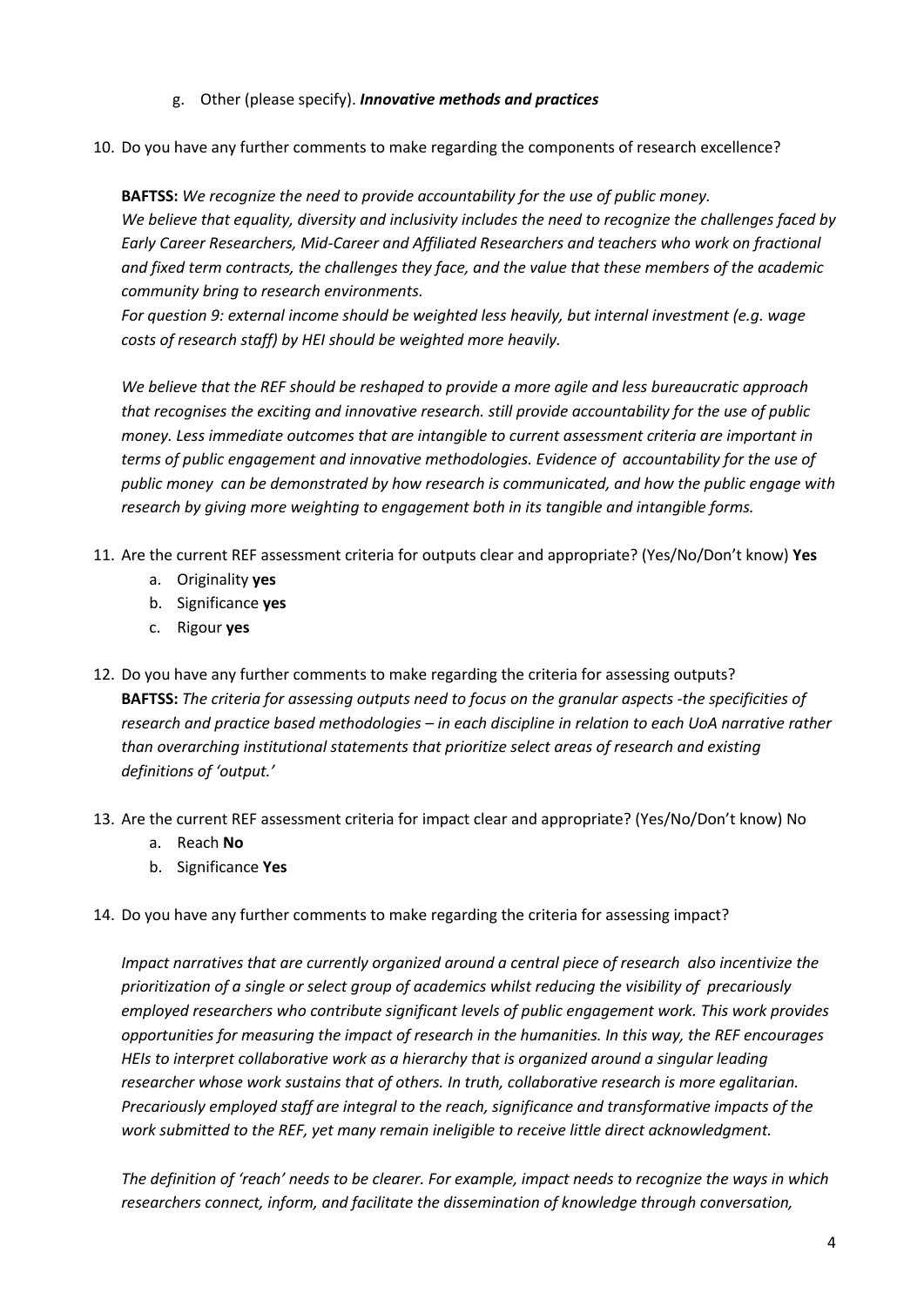*public-facing events, and audio-visual works that explore local and minor connections as well as grand national and international connections.* 

- 15. Are the current REF assessment criteria for environment clear and appropriate? (Yes/No/Don't know) **No**
	- a. Vitality **no**
	- b. Sustainability **no**
- 16. Do you have any further comments to make regarding the criteria for assessing environment?

**BAFTSS:** *The weighting assigned to the assessment of research environment should be increased and the implications of the term 'sustainability' clarified so that greater support is given to researchers who are in precarious employment yet produce excellent research outcomes and enrich research environments.* 

*We consider the research environment to be a working context in which processes and methodologies are shaped, ideas are refined and new projects developed. The term 'environment' should recognize the full academic community, which includes the vital work of currently undervalued research colleagues who are on fractional and fixed term contracts or working as visiting lecturers and fellows, yet play a vital role in the diversity and culture of each university. The current REF obfuscates the visibility of these members of the wider research environment. This means that the REF provides a distorted picture and weakens its claim to offering reliable data for benchmarking.*

## **Section four: assessment processes**

- 17. When considering the frequency of a future exercise, should the funding bodies prioritize:
	- a. stability **X**
	- b. currency of information
	- c. both a. and b.
	- d. neither a. nor b.
	- e. Don't know.

#### **Answer : a**

18. Do you have any further comments to make regarding the prioritisation of stability vs. currency of information?

**BAFTSS:** *The* e*xercise must allow for change. Stability, meaning sustainability of research activity and research funding allocations, is important, but research assessment must allow for units to develop research quality innovatively or for priorities to change is maintained. Stability should be prioritized over the idea of 'currency', which the supporting documents for this consultation on the future of the REF infer as an increase in the frequency of REF assessments. Research takes time.*

- 19. Should a future exercise take place on a rolling basis?
	- a. Yes, split by main panel
	- b. Yes, split by assessment element (e.g. outputs, impact, environment)
	- c. No **X**
	- d. Don't know.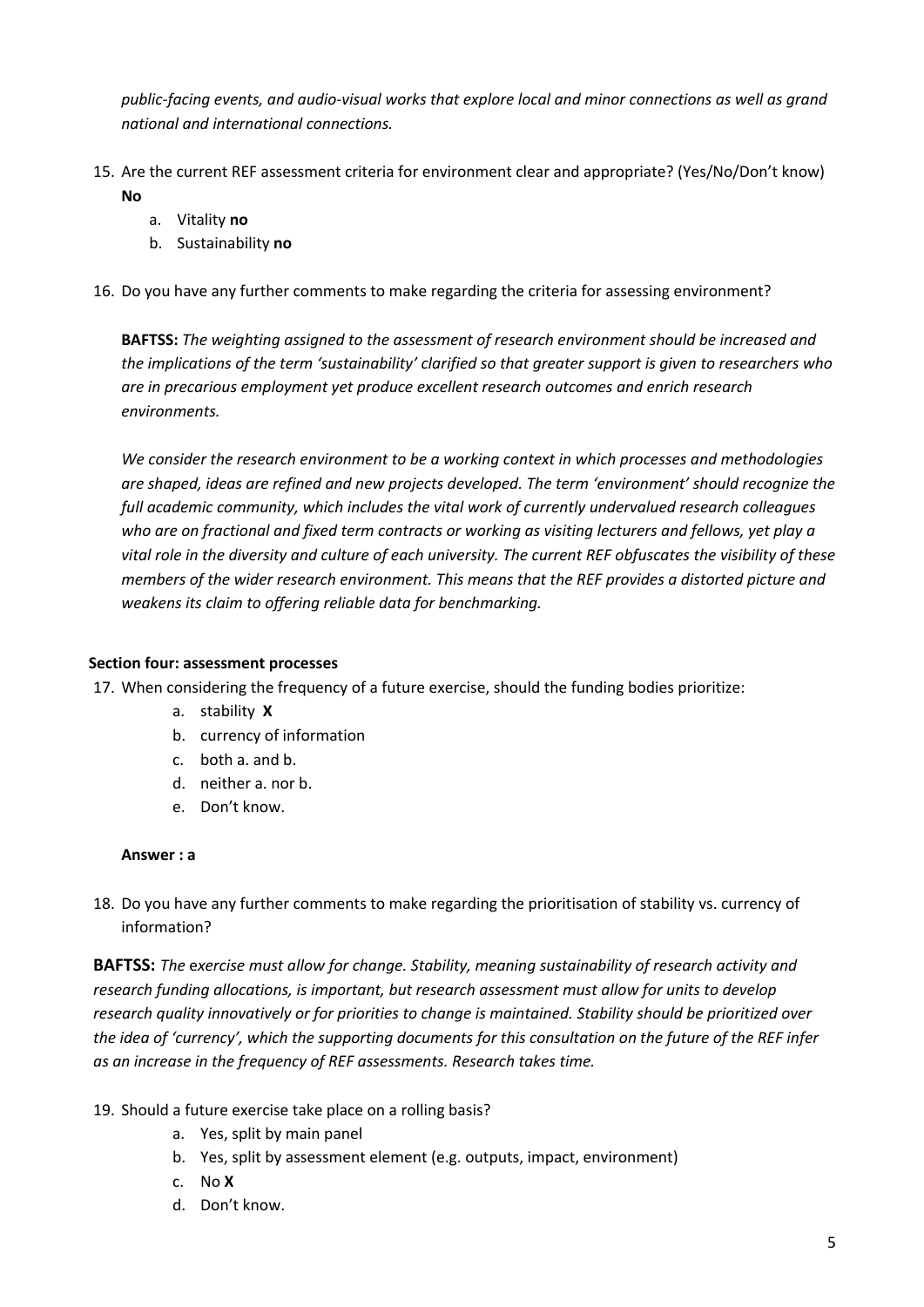### **Answer: No**

20. Do you have any further comments to make regarding conducting future research assessment exercises on a rolling basis?

**BAFTSS:** *A rolling assessment where outputs, impact and environment are treated as different categories to be assessed at different times (as inferred by the supporting documents for this consultation exercise) would make it harder to articulate their complex interconnectedness. A rolling assessment split by panels would also create a state of permanent REF and hugely increase the bureaucratic burden which could lead to instability in the sector by leaving too little time for reflection, reassessment of strategic aims and planning for the future. A rolling REF would be antagonistic to the purpose of the REF, which is to create data for benchmarking, but would be equally inimical to other proposed purposes around informing decision-making by HEIs and other relevant bodies. Similarly, dividing the exercise by main panel would make collaboration across panels and elements difficult and might produce unintended consequences for cross, inter and transdisciplinary research and researchers.*

- 21. At what level of granularity should research be assessed in future exercises?
	- a. Individual
	- b. Unit of Assessment based on disciplinary areas **X**
	- c. Unit of Assessment based on self-defined research themes
	- d. Institution
	- e. Combination of b. and d.
	- f. Combination of c. and d.
	- g. Other (please specify)

#### **Answer: b**

22. Do you have any further comments to make regarding the granularity of assessment in a future research assessment exercise?

**BAFTSS:** *The institutional environment statement is useful inasmuch as panels can read unit-level environment statements to see how they fit into a broader picture. However, institutional statements are unhelpful in that they can create an alternative and potentially competing picture that provides a useful, yet false representation of the granularity of research environments, outputs and impacts. The vitality and sustainability of each specific research environment is best evidenced at unit-level. While institutional environments can speak to research support structures across the university (library services, researcher skills training, faculty research offices, faculty and cross-faculty institutes and research groups) they should be distinct from the specificities of unit-level environment statements.*

*With regard to specific UoAs, as a subject association representing Film, Television and Screen Studies, the research undertaken by our members was typically returned in REF2021 either in UoA33, UoA34 UoA32. We believe that these UoAs should be sustained, but accommodate research undertaken as film and screen studies, media and communications, and practice elements under the umbrella of one UoA, whilst retaining the scope for inclusion of cross-trans- and interdisciplinary research projects in other UoAs. We do recognize that Film and Screen Studies – and- Media and Communications – and their practitioners (Film and Audio-Visual based practitioners) have long-established histories and welldefined often distinctive academic communities. However, these research areas work closely together*